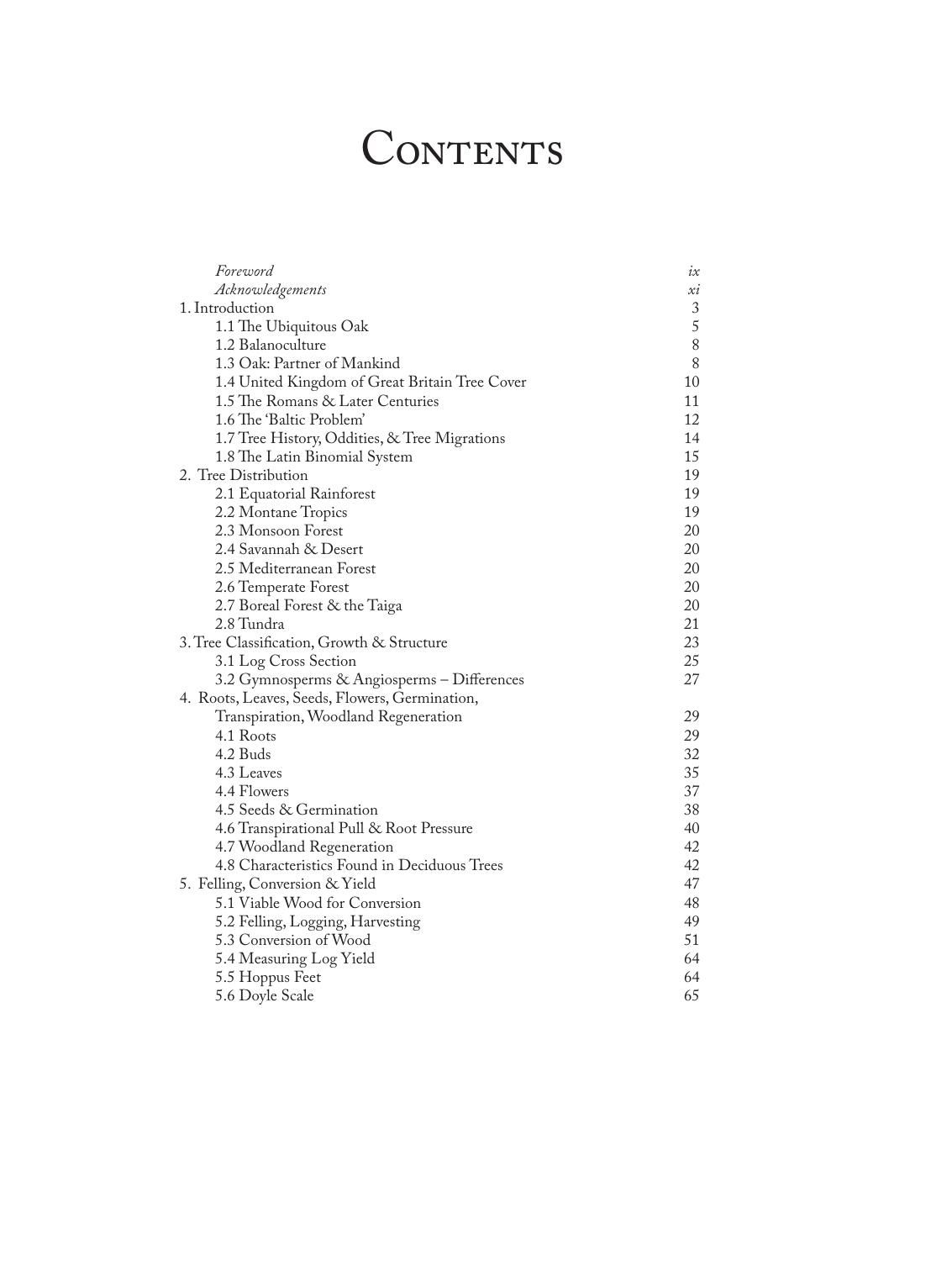| 6. Water, Water Vapour & Wood                        | 69  |
|------------------------------------------------------|-----|
| 6.1 Atmospheric Humidity                             | 69  |
| 6.2 Water in Wood                                    | 72  |
| 6.3 Hysteresis                                       | 75  |
| 6.4 Moisture Gain & Loss in Wood - An Analogy        | 75  |
| 6.5 Fibre Saturation Point                           | 75  |
| 6.6 Measuring Wood Moisture Content                  | 76  |
| 6.7 Microwave Oven Drying                            | 77  |
| 6.8 Moisture Meters                                  | 78  |
| 6.9 Green Wood Use & Chair Bodging                   | 79  |
| 6.10 Wood Moisture Content Percentages               |     |
| & Appropriate Timber Use                             | 80  |
| 6.11 Atmospheric RH - Its Effect on Wood MC          | 81  |
| 6.12 Allowing for Changes in Wood Moisture Content   | 85  |
| 6.13 Moisture Content & Dimensional Change in Wood   | 86  |
| 6.14 Tangential, Radial, Longitudinal Shrinkage      | 88  |
| 6.15 Sapwood Movement & its Use in Projects          | 89  |
| 7. Coping with Wood Movement                         | 93  |
| 7.1 Dimensional Change & Stability                   | 94  |
| 7.2 Calculating Wood Movement                        | 95  |
| 7.3 Sample Wood Expansion & Contraction Calculations | 97  |
| 7.4 Distortion - Warping, Cupping, Bowing etc.       | 98  |
| 7.5 Wood Movement & Joinery                          | 104 |
| 7.6 Built-up Laminations                             | 105 |
| 7.7 End Grain Orientation & Panel Glue-ups           | 107 |
| 7.8 Wide Boards                                      | 109 |
| 7.9 Chatoyance Considerations                        | 109 |
| 7.10 Edge Joinery                                    | 110 |
| 7.11 Storing a Panel Between Glue-up & Use           | 112 |
| 7.12 Mitres & Movement                               | 113 |
| 7.13 Moisture Cycling                                | 114 |
| 7.14 Moisture Cycling in Table & Cabinet Tops        | 115 |
| 7.15 Water Damage: Surface Checking & Cupping        | 115 |
| 7.16 Stress Release in Wood During Ripping:          |     |
| Kickback                                             | 115 |
| 8. Seasoning or Drying of Wood                       | 119 |
| 8.1 Drying Wood Using Air                            | 120 |
| 8.2. Wood Moisture Content in Response to            |     |
| Temperature & Relative Humidity                      | 122 |
| 8.3 Stickers & Stickering                            | 123 |
| 8.4 Air Drying                                       | 125 |
| 8.5 Advanced Air-drying Methods                      | 129 |
| 8.6 Wood-drying Kilns                                | 130 |
| 8.7 Circulating Air, Monitors & Kiln Controls        | 134 |
| 8.8 Kiln Drying Schedules                            | 138 |
| 8.9 Special Kiln Treatments                          | 139 |
| 8.10 Kiln Drying Standards                           | 143 |
|                                                      | 147 |
| 9. Drying Faults                                     | 149 |
| 9.1 Case-hardening & Reverse Case-hardening          | 150 |
| 9.2. Seasoning-induced Wood Discolouration           |     |